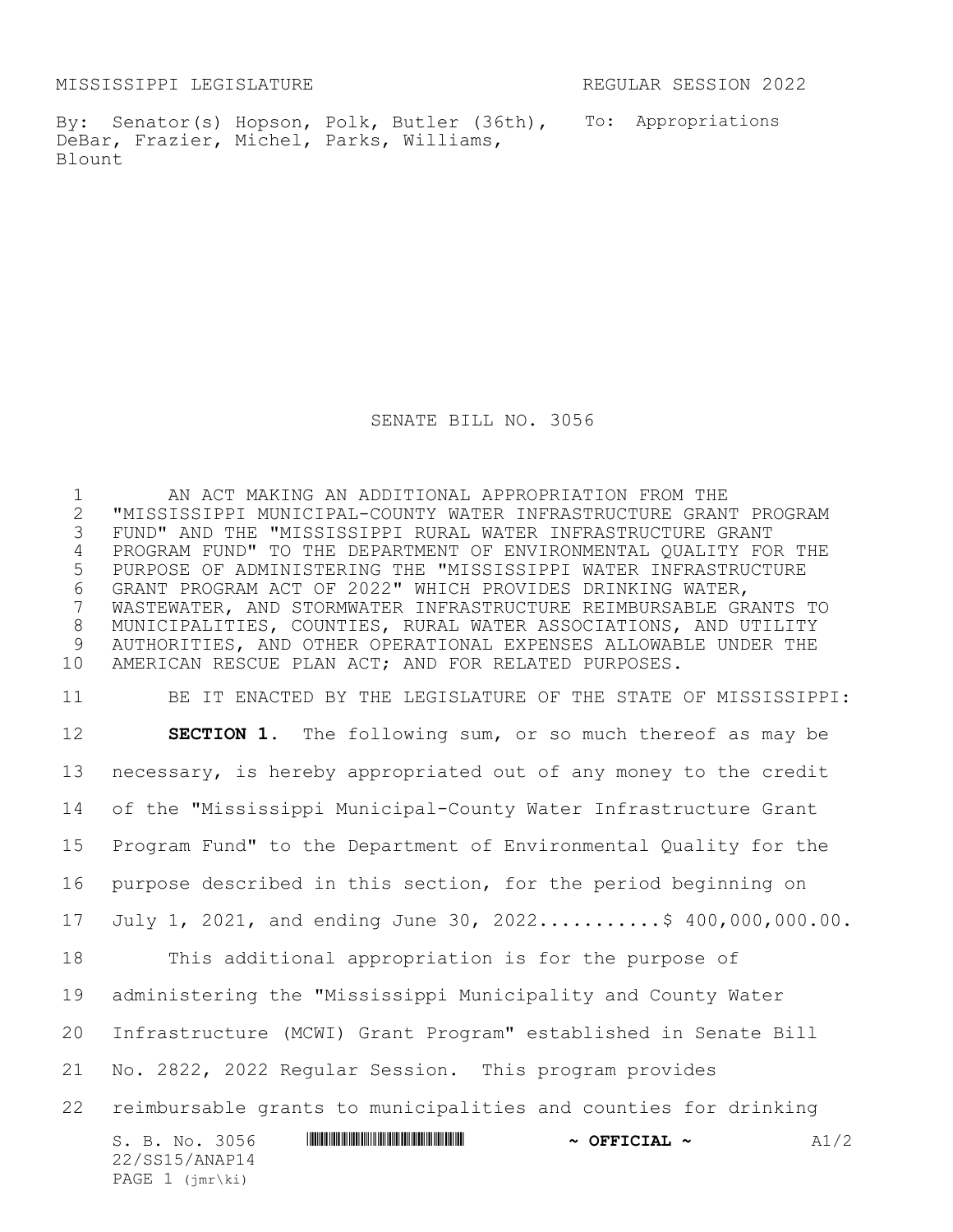water, wastewater, and stormwater projects that are allowable under Section 9901 of the American Rescue Plan Act of 2021 (ARPA) or any guidance or regulation issued by the United States Department of the Treasury in conformity therewith.

 **SECTION 2.** The following sum, or so much thereof as may be necessary, is hereby appropriated out of any money to the credit of the "Mississippi Rural Water Infrastructure Grant Program Fund" to the Department of Environmental Quality for the purpose described in this section, for the period beginning on July 1, 2021, and ending June 30, 2022...................\$ 350,000,000.00.

 This additional appropriation is for the purpose of administering the "Mississippi Rural Water Infrastructure (RWI) Grant Program" established in Senate Bill No. 2822, 2022 Regular Session. This program provides reimbursable grants to rural water associations and utility authorities for drinking water, wastewater, and stormwater projects that are allowable under Section 9901 of the American Rescue Plan Act of 2021 (ARPA) or any guidance or regulation issued by the United States Department of the Treasury in conformity therewith.

 **SECTION 3.** It is the intention of the Legislature that no funds appropriated under this act shall be used to pay employee premium payments.

 **SECTION 4.** (1) As used in this section and Section 5 of this act, the term "department" means the Department of Environmental Quality.

S. B. No. 3056 \*SS15/ANAP14\* **~ OFFICIAL ~** 22/SS15/ANAP14 PAGE 2 (jmr\ki)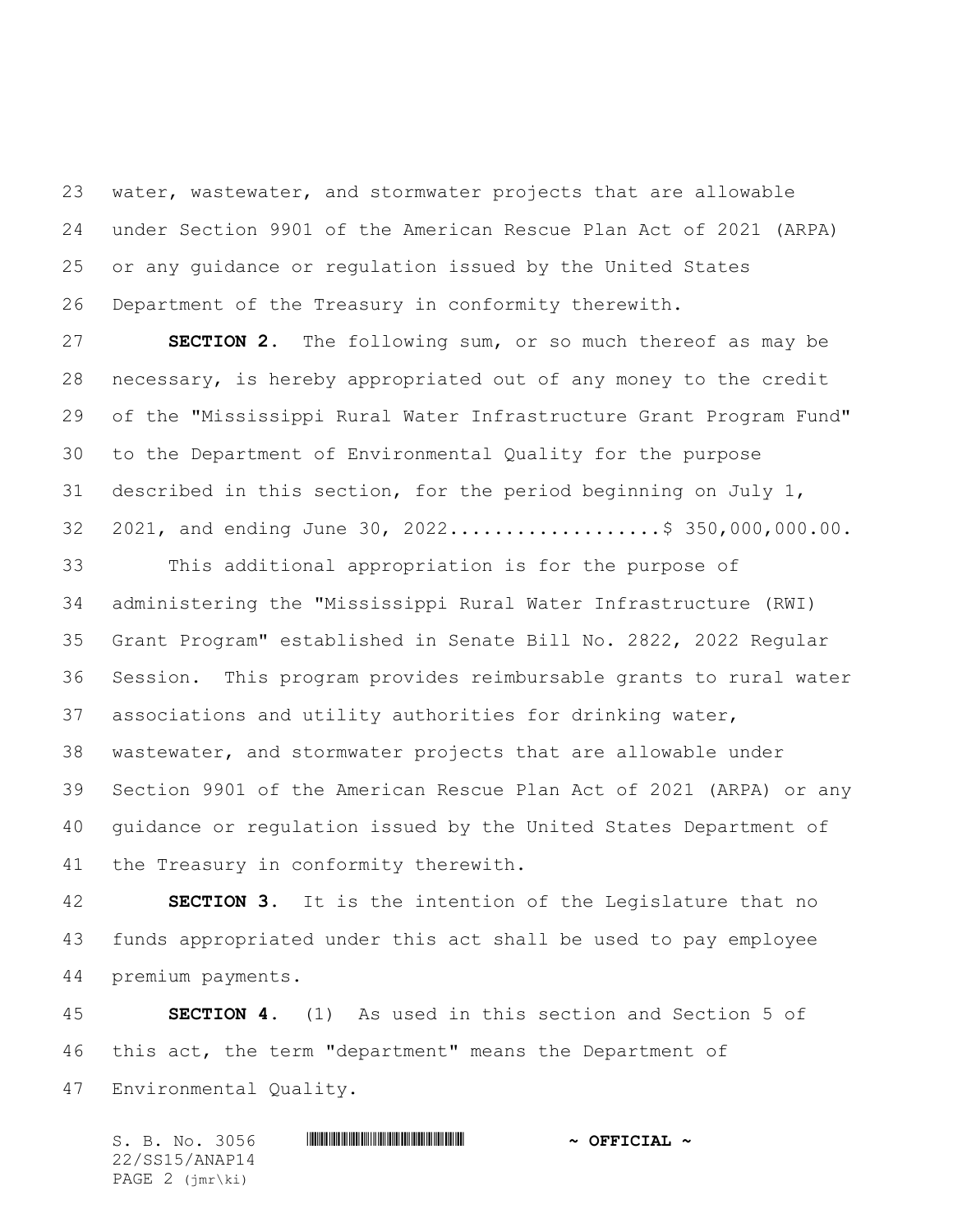(2) The department shall not disburse any funds appropriated under this act to any recipient without first: (a) making an individualized determination that the reimbursement sought is, in the department's independent judgment, for necessary expenditures eligible under Section 602 of the federal Social Security Act as added by Section 9901 of the federal American Rescue Plan Act of 2021 (ARPA) and its implementing guidelines, guidance, rules, regulations and/or other criteria, as may be amended or supplemented from time to time, by the United States Department of the Treasury; and (b) determining that the recipient has not received and will not receive reimbursement for the expense in question from any source of funds, including insurance proceeds, other than those funds provided under Section 602 of the federal Social Security Act as added by Section 9901 of (ARPA). In addition, the department shall ensure that all funds appropriated under this act are disbursed in compliance with the Single Audit Act (31 USC Sections 7501-7507) and the related provisions of the Uniform Guidance, 2 CFR Section 200.303 regarding internal controls, Sections 200.330 through 200.332 regarding sub-recipient monitoring and management, and subpart F regarding audit requirements.

 **SECTION 5.** (1) As a condition of receiving and expending the funds appropriated to the department under this act, the department shall certify to the Department of Finance and Administration that each expenditure of the funds appropriated to

S. B. No. 3056 \*SS15/ANAP14\* **~ OFFICIAL ~** 22/SS15/ANAP14 PAGE 3 (jmr\ki)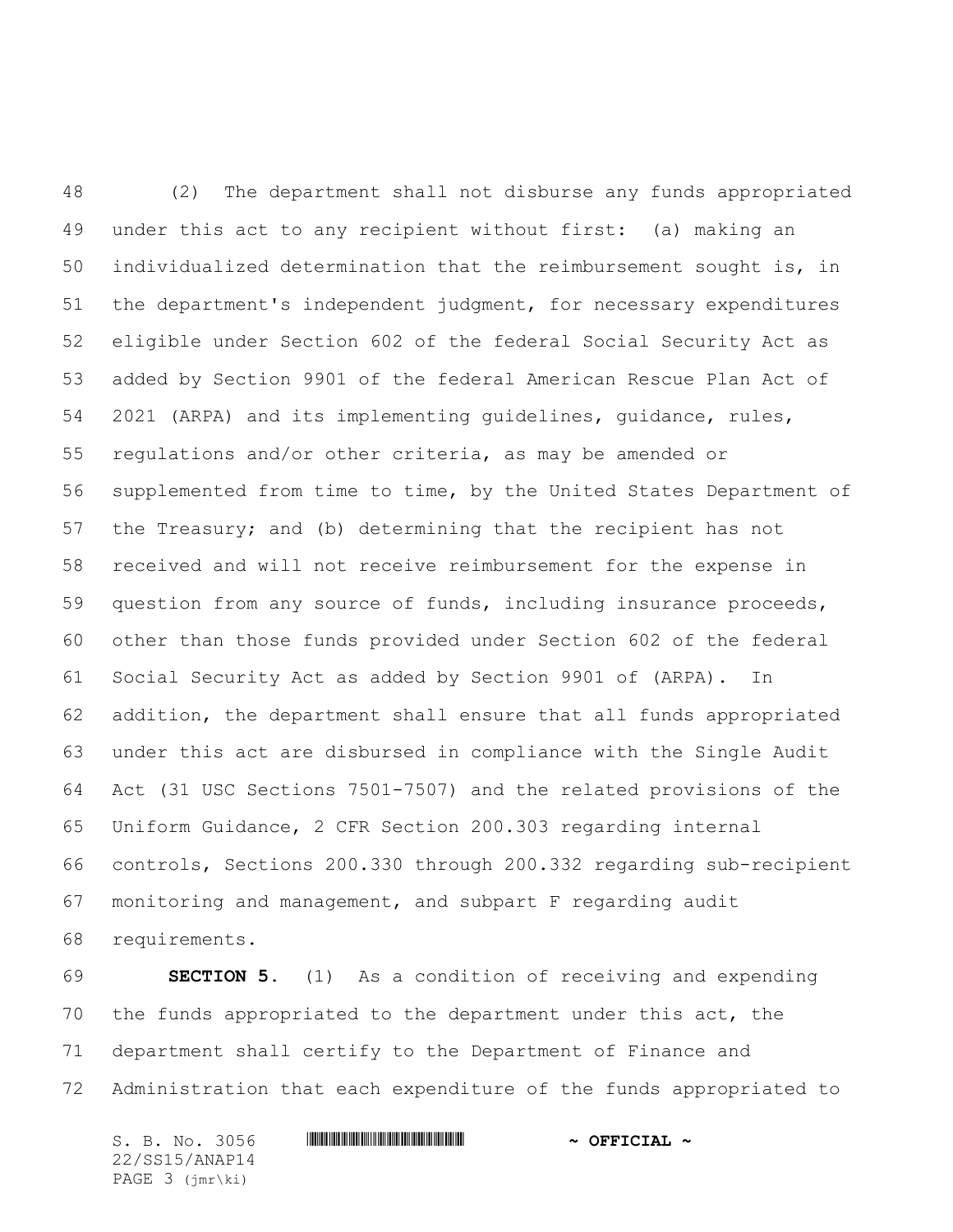the department under this act complies with the guidelines, guidance, rules, regulations and/or other criteria, as may be amended from time to time, of the United States Department of the Treasury regarding the use of monies from the Coronavirus State Fiscal Recovery Fund established by the American Rescue Plan Act of 2021.

 (2) If the Office of Inspector General of the United States Department of the Treasury, or the Office of Inspector General of any other federal agency having oversight over the use of monies from the Coronavirus State Fiscal Recovery Fund established by the American Rescue Plan Act of 2021 (a) determines that the department or recipient has expended or otherwise used any of the funds appropriated to the department under this act for any purpose that is not in compliance with the guidelines, guidance, rules, regulations and/or other criteria, as may be amended from 88 time to time, of the United States Department of the Treasury regarding the use of monies from the Coronavirus State Fiscal Recovery Fund established by the American Rescue Plan Act of 2021, and (b) the State of Mississippi is required to repay the federal government for any of those funds that the Office of the Inspector General determined were expended or otherwise used improperly by 94 the department or recipient, then the department or recipient that expended or otherwise used those funds improperly shall be required to pay the amount of those funds to the State of Mississippi for repayment to the federal government.

22/SS15/ANAP14 PAGE 4 (jmr\ki)

## S. B. No. 3056 \*SS15/ANAP14\* **~ OFFICIAL ~**